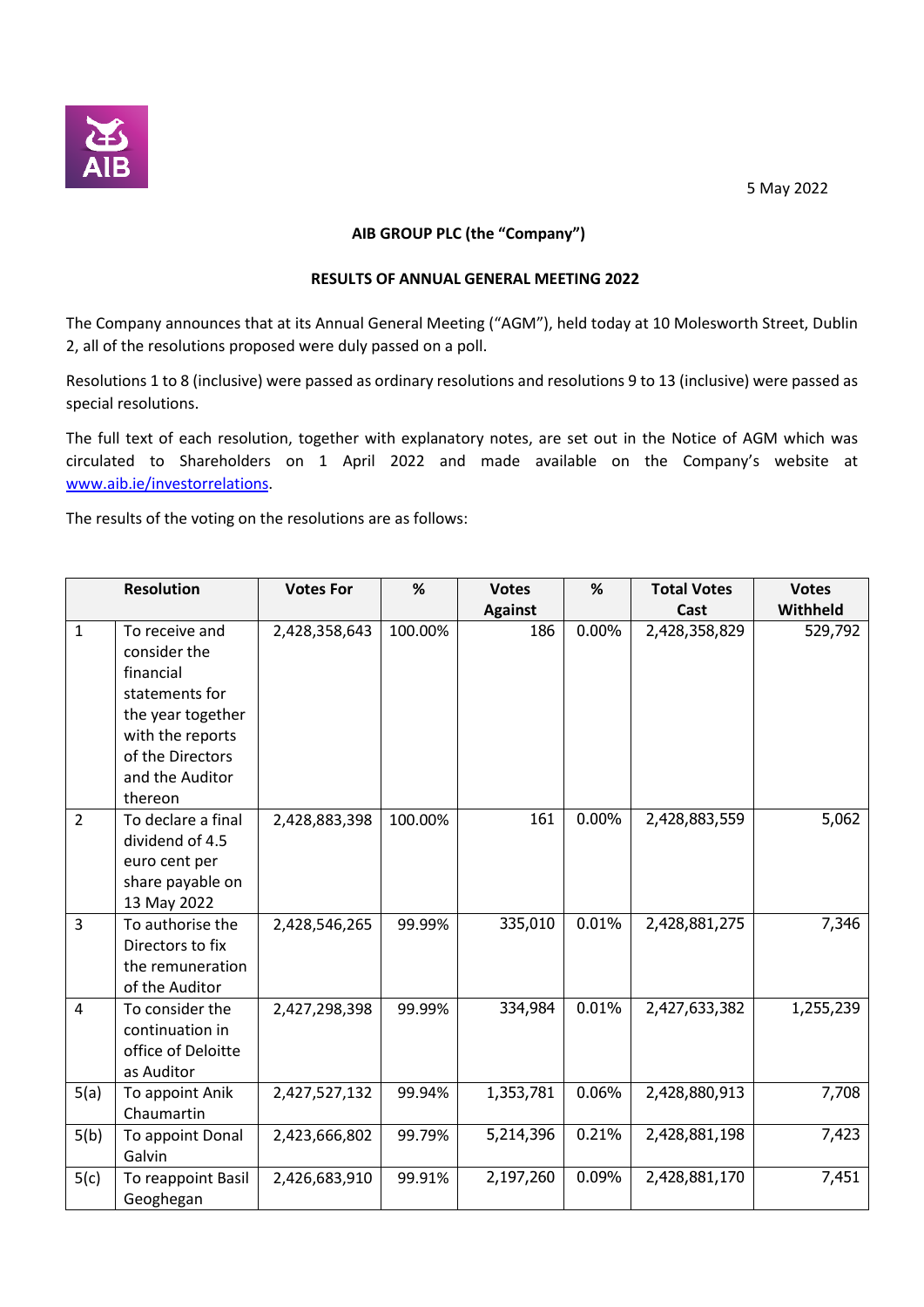| <b>Resolution</b> |                                                                                                                                            | <b>Votes For</b> | %      | <b>Votes</b><br><b>Against</b> | $\%$  | <b>Total Votes</b><br>Cast | <b>Votes</b><br>Withheld |
|-------------------|--------------------------------------------------------------------------------------------------------------------------------------------|------------------|--------|--------------------------------|-------|----------------------------|--------------------------|
| 5(d)              | To appoint Tanya<br>Horgan                                                                                                                 | 2,427,529,289    | 99.94% | 1,354,069                      | 0.06% | 2,428,883,358              | 5,237                    |
| 5(e)              | To reappoint<br><b>Colin Hunt</b>                                                                                                          | 2,427,192,144    | 99.93% | 1,689,058                      | 0.07% | 2,428,881,202              | 7,419                    |
| 5(f)              | To reappoint<br>Sandy Kinney<br>Pritchard                                                                                                  | 2,427,192,315    | 99.93% | 1,688,814                      | 0.07% | 2,428,881,129              | 7,492                    |
| 5(g)              | To reappoint<br>Carolan Lennon                                                                                                             | 2,424,065,794    | 99.80% | 4,817,662                      | 0.20% | 2,428,883,456              | 5,165                    |
| 5(h)              | To reappoint<br>Elaine MacLean                                                                                                             | 2,424,571,107    | 99.82% | 4,312,303                      | 0.18% | 2,428,883,410              | 5,211                    |
| 5(i)              | To reappoint<br>Andy Maguire                                                                                                               | 2,427,192,738    | 99.93% | 1,688,301                      | 0.07% | 2,428,881,039              | 7,582                    |
| 5(j)              | To reappoint<br><b>Brendan</b><br>McDonagh                                                                                                 | 2,423,316,486    | 99.77% | 5,564,680                      | 0.23% | 2,428,881,166              | 7,453                    |
| 5(k)              | To reappoint<br>Helen Normoyle                                                                                                             | 2,424,065,901    | 99.80% | 4,817,536                      | 0.20% | 2,428,883,437              | 5,184                    |
| 5(1)              | To reappoint Ann<br>O'Brien                                                                                                                | 2,427,191,305    | 99.93% | 1,692,103                      | 0.07% | 2,428,883,408              | 5,213                    |
| 5(m)              | To reappoint<br>Fergal O'Dwyer                                                                                                             | 2,426,683,904    | 99.91% | 2,197,133                      | 0.09% | 2,428,881,037              | 7,584                    |
| 5(n)              | To appoint Jim<br>Pettigrew                                                                                                                | 2,412,875,048    | 99.34% | 16,006,083                     | 0.66% | 2,428,881,131              | 7,490                    |
| 5(0)              | To appoint Jan<br>Sijbrand                                                                                                                 | 2,427,526,946    | 99.94% | 1,354,201                      | 0.06% | 2,428,881,147              | 7,474                    |
| 5(p)              | To reappoint Raj<br>Singh                                                                                                                  | 2,426,649,583    | 99.91% | 2,231,401                      | 0.09% | 2,428,880,984              | 7,637                    |
| 6                 | To consider the<br>Directors'<br>Remuneration<br>Report                                                                                    | 2,427,467,143    | 99.94% | 1,416,126                      | 0.06% | 2,428,883,269              | 5,314                    |
| $\overline{7}$    | To consider the<br>Remuneration<br>Policy                                                                                                  | 2,391,101,944    | 98.44% | 37,778,009                     | 1.56% | 2,428,879,953              | 8,668                    |
| 8                 | To authorise the<br>Directors to allot<br>relevant<br>securities                                                                           | 2,400,768,556    | 98.84% | 28,114,850                     | 1.16% | 2,428,883,406              | 5,215                    |
| 9(a)              | Limited<br>authorisation for<br>the Directors to<br>disapply pre-<br>emption rights                                                        | 2,428,295,036    | 99.98% | 587,982                        | 0.02% | 2,428,883,018              | 5,603                    |
| 9(b)              | Limited<br>authorisation for<br>the Directors to<br>disapply pre-<br>emption rights<br>for an acquisition<br>or specified<br>capital event | 2,416,115,009    | 99.47% | 12,767,827                     | 0.53% | 2,428,882,836              | 5,785                    |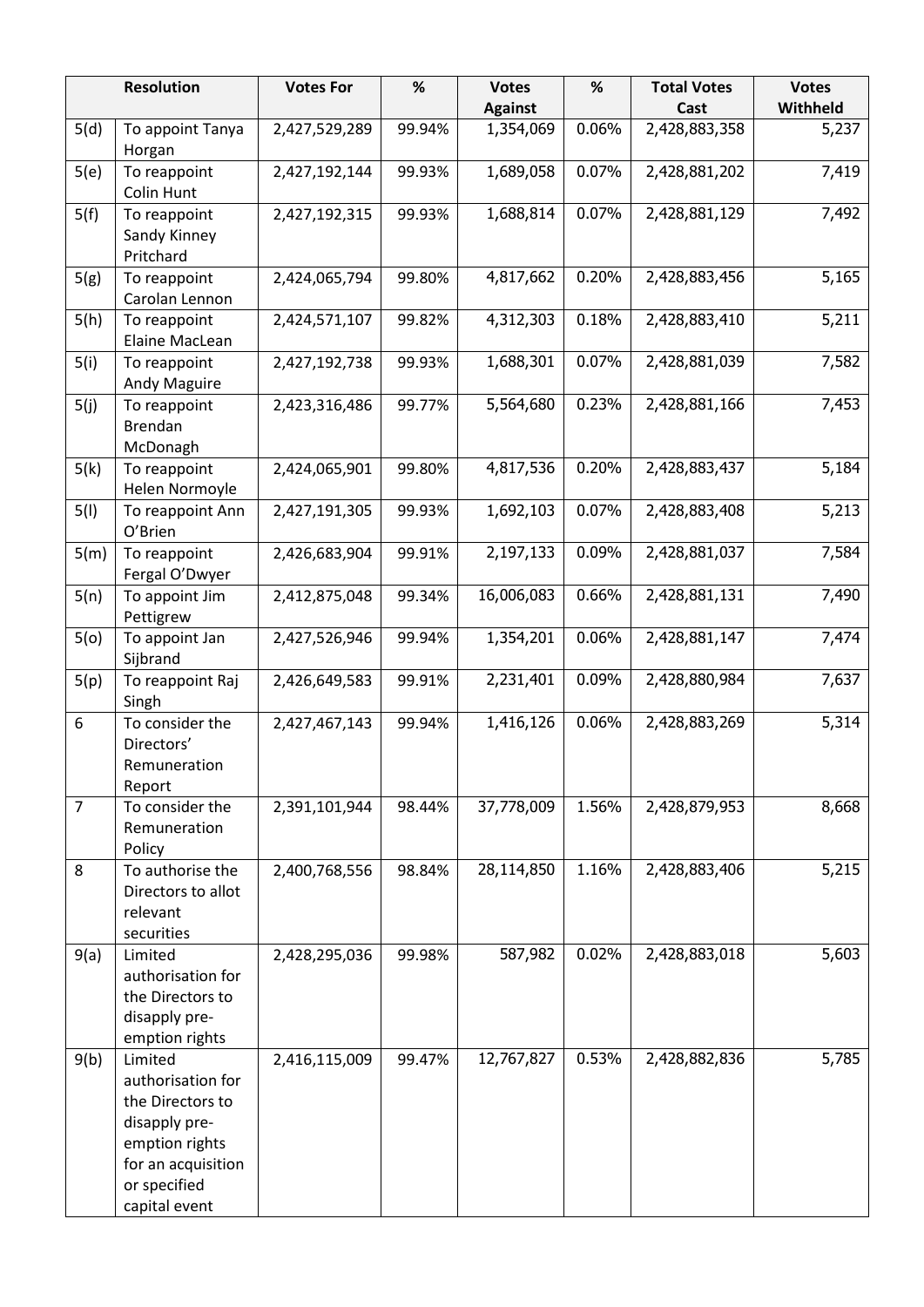|    | <b>Resolution</b>                                                                                                                                                                   | <b>Votes For</b> | %       | <b>Votes</b>   | %        | <b>Total Votes</b> | <b>Votes</b>  |
|----|-------------------------------------------------------------------------------------------------------------------------------------------------------------------------------------|------------------|---------|----------------|----------|--------------------|---------------|
|    |                                                                                                                                                                                     |                  |         | <b>Against</b> |          | Cast               | Withheld      |
| 10 | To authorise the<br>purchase by the<br>Company of its<br>own shares                                                                                                                 | 2,426,757,868    | 99.93%  | 1,791,062      | 0.07%    | 2,428,548,930      | 339,688       |
| 11 | To determine the<br>re-issue price<br>range at which<br>any treasury<br>shares held may<br>be re-issued off-<br>market                                                              | 2,428,862,951    | 100.00% | 18,100         | $0.00\%$ | 2,428,881,051      | 7,570         |
| 12 | To authorise the<br>Directors to<br>convene general<br>meetings on 14<br>days' notice                                                                                               | 2,387,492,461    | 98.30%  | 41,387,546     | 1.70%    | 2,428,880,007      | 8,614         |
| 13 | To approve the<br>terms of the<br>Directed Buyback<br>Contract with the<br>Minister for<br>Finance and<br>authorise the<br>making of off-<br>market purchases<br>of ordinary shares | 531,131,363      | 99.67%  | 1,759,501      | 0.33%    | 532,890,864        | 1,895,997,757 |

In accordance with Listing Rule 6.1.11 of Euronext Dublin and Listing Rule 9.2.2E of the Financial Conduct Authority, resolutions 5 a), c), d), f), g), h), i), j), k), l), m), o), and p) relating to the election or re-election of the independent non-executive Directors, were passed by majority of each of:

- the shareholders of the Company, and

 $\overline{\phantom{a}}$ 

- the independent shareholders of the Company (that is, the shareholders of the Company entitled to vote on the election of Directors who are not controlling shareholders<sup>1</sup>).

Votes cast by shareholders excluding the controlling shareholder are shown below.

|      | <b>Resolution</b>                      | <b>Votes For</b> | %      | <b>Votes</b><br><b>Against</b> | %     | <b>Total Votes</b><br>Cast | <b>Votes</b><br>Withheld |
|------|----------------------------------------|------------------|--------|--------------------------------|-------|----------------------------|--------------------------|
| 5(a) | To appoint Anik<br>Chaumartin          | 533,347,973      | 99.75% | 1,353,781                      | 0.25% | 534,701,754                | 7,708                    |
| 5(c) | To reappoint Basil<br>Geoghegan        | 532,504,751      | 99.59% | 2,197,260                      | 0.41% | 534,702,011                | 7,451                    |
| 5(d) | To appoint Tanya<br>Horgan             | 533,350,130      | 99.75% | 1,354,069                      | 0.25% | 534,704,199                | 5,237                    |
| 5(f) | To reappoint Sandy<br>Kinney Pritchard | 533,013,156      | 99.68% | 1,688,814                      | 0.32% | 534,701,970                | 7,492                    |
| 5(g) | To reappoint Carolan<br>Lennon         | 529,886,635      | 99.10% | 4,817,662                      | 0.90% | 534,704,297                | 5,165                    |

<sup>&</sup>lt;sup>1</sup> Controlling shareholder: shareholder(s) that exercise or control more than 30% of the voting rights of the Company.